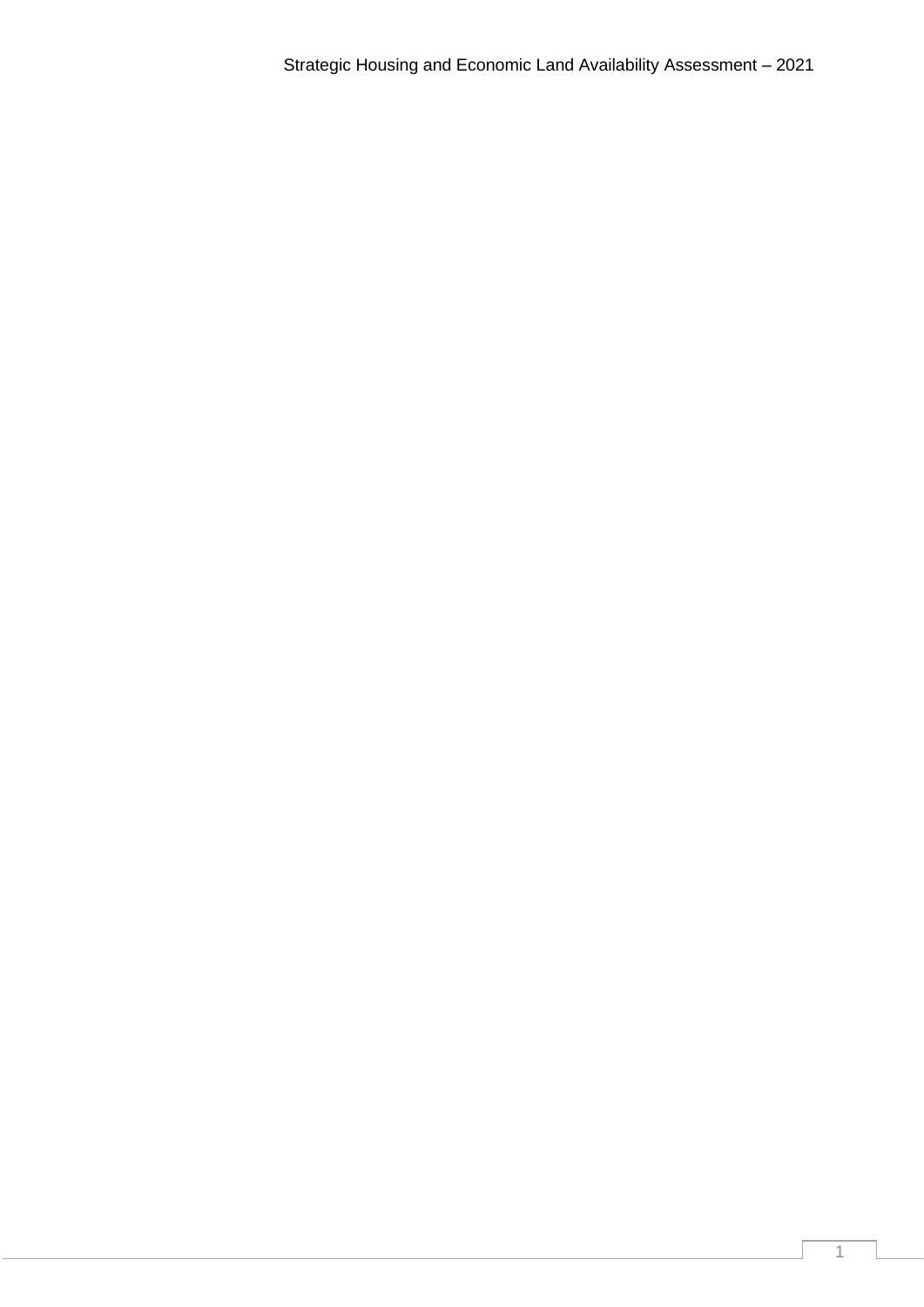## **CONTENTS**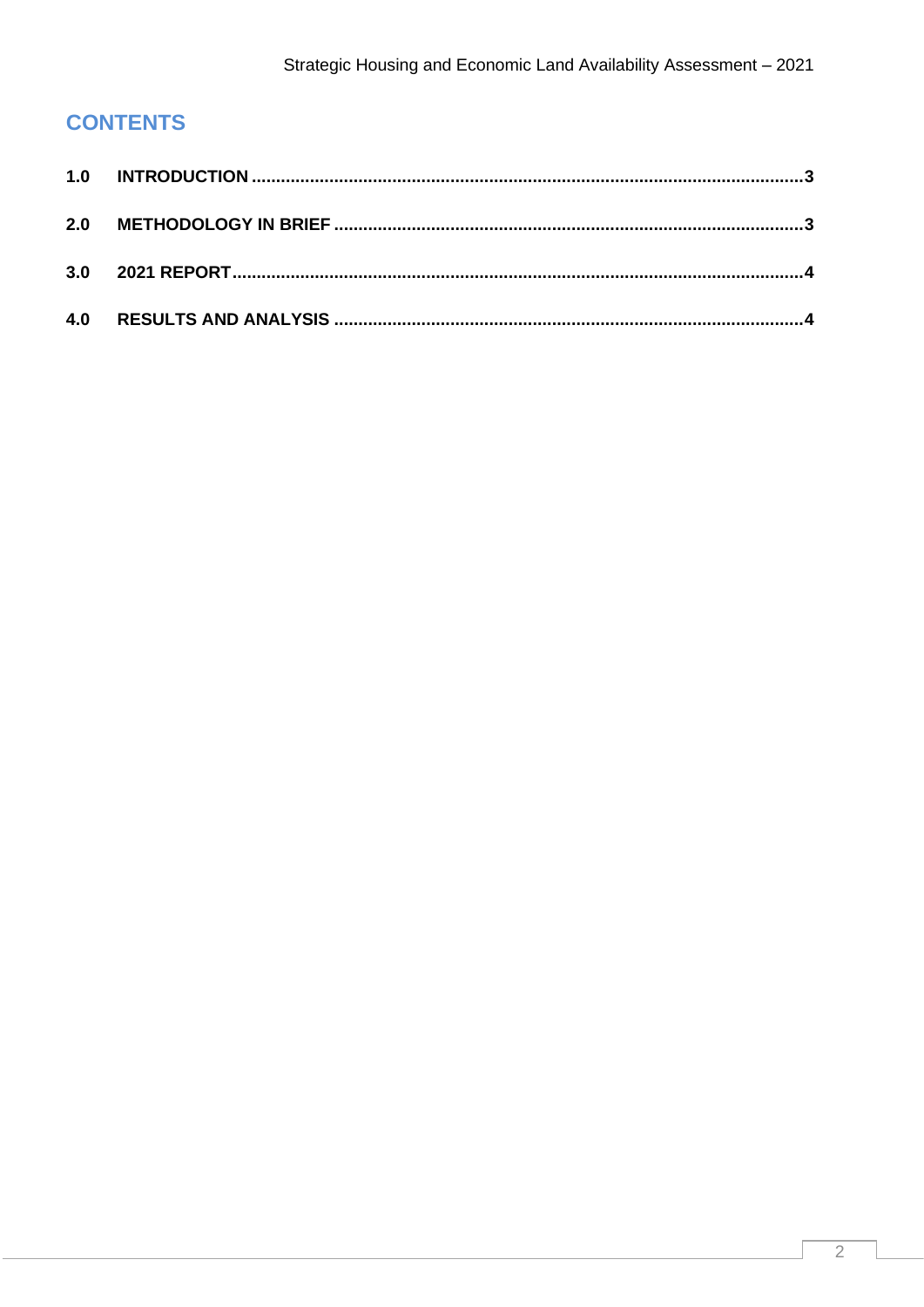### <span id="page-3-0"></span>**1.0 Introduction**

- 1.1 The National Planning Policy Framework ("NPPF") requires local planning authorities to produce a strategic housing and economic land availability assessment to identify sufficient land to meet their housing need over the plan period (NPPF, paragraph 68). The Planning Practice Guidance (PPG) goes onto state that local planning authorities should also assess the existing and future supply of land for economic development (PPG, Paragraph: 001 Reference ID: 3-001-20190722).
- 1.2 The SHELAA is an evidence-gathering exercise which identifies the location of potential housing and employment sites in the District to inform the plan-making process. It does not in itself determine whether a site should be allocated for housing development but is the first step in the process.

The purpose of this Document is to:

- Identify sites and broad locations with potential for housing and employment;
- Assess their development potential; and
- Assess their suitability for development and the likelihood of development coming forward.
- 1.3 **The SHELAA should be seen as a wide-ranging 'palette of sites' to inform possible choices for the development plan documents. It is an aid to plan-making only, presenting the facts about available housing and employment land. It is not a statement of Council policy and does not rank or compare sites. It does not allocate land, pre-empt or prejudice any decision the Council may make in the future on any particular site or settlement and does not alter any existing policies or land use designations as set out in the Development Plan.**

#### <span id="page-3-1"></span>**2.0 Methodology in brief**

- 2.1 The Council has produced this Document in accordance with the published Strategic Housing and Employment Land Availability Assessment Methodology (April 2018) which is available to view on our website. It closely follows the recommended process set out in the Government Practice Guidance<sup>1</sup>. Guidance states where the standard methodology is followed correctly, "a local planning authority should not need to justify the methodology used in preparing its Assessment, including at independent examination".
- 2.2 The preparation of the SHELAA methodology involved liaison with key stakeholders including representatives from the development industry and local authorities within the functional housing and economic market areas<sup>2</sup>.
- 2.2 The SHELAA comprises a long list of nominated sites, that will be considered further in the Site Selection Report. There is a map for each site along with a completed pro forma that sets out the constraints and an initial conclusion regarding the suitability, availability and achievability of sites, along with an indicative timescale of delivery. There is a list of sites excluded from progressing on to detailed assessment as they do not meet the size threshold. Summary maps have also been prepared which identifies SHELAA sites by location.

<sup>&</sup>lt;sup>1</sup> National Planning Policy Guidance

<sup>2</sup> Further information on this liaison is set out within the SHELAA Methodology (April 2018)